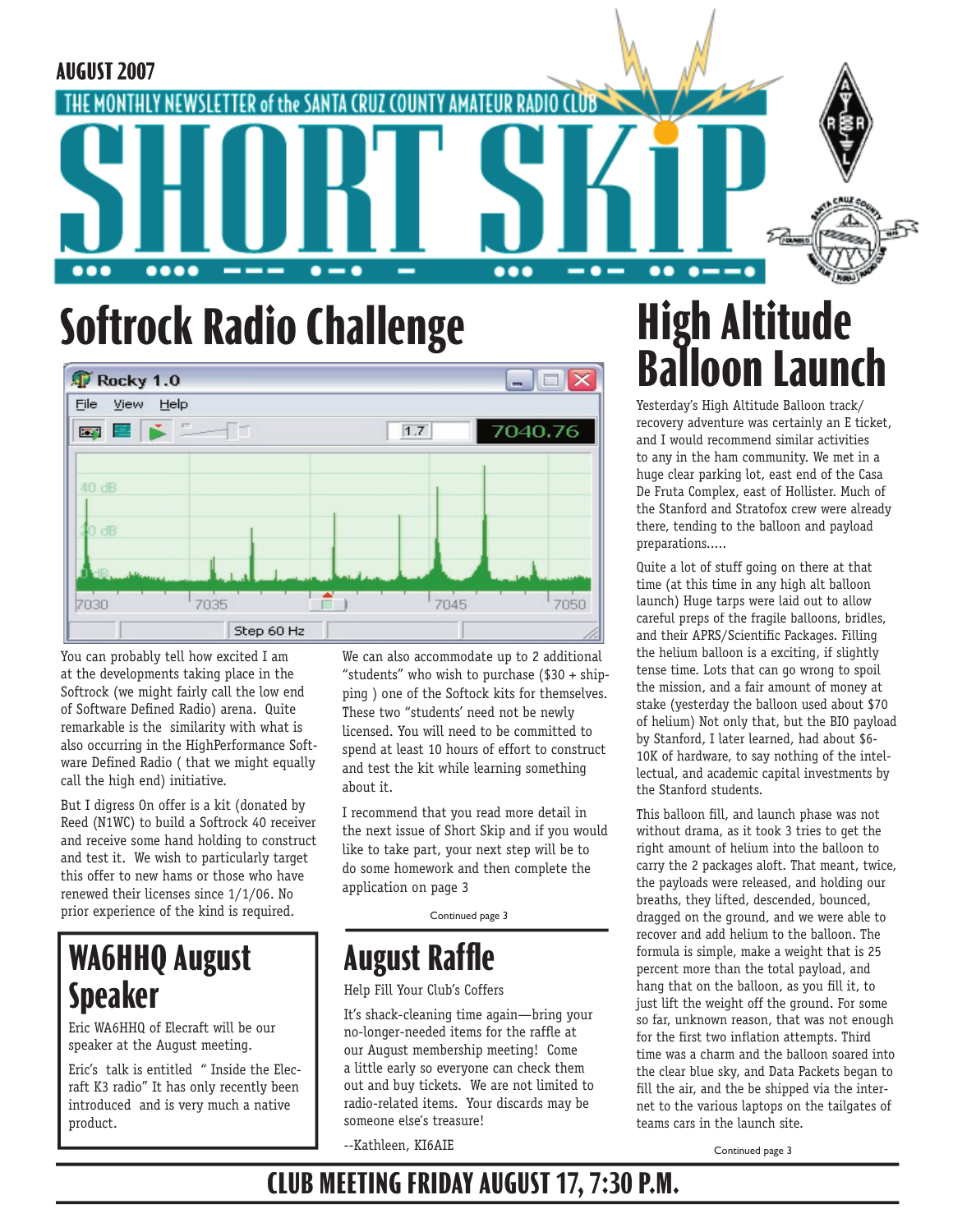



Our session today first dealt with a subject that, best I could tell, was the question of how skunks communicate. Once several memorable stories were told we proceeded with our normal lines of enquiry.

Larry (WB6MVK) showed one of the earliest amateur VHF radios- a Clegg FM-DX. Larry; you might find that some OT pining for the "good old days"would be glad of it. Dave (W8FLL) brought along a Norcal Cascade radio that he had modified in very creative ways. Marc (W6ZZZ) showed some home made antenna insulators and an antenna kit that would be of interest to new members. Marc also brought along an ARRL book entitled Simple and Fun Antennas. This book contains a wealth of practical information, likely to be of high interest to newer members. Larry (WB6MVK) would be interested in any articles for building digital to analog converters for the time when analog TV broadcasting is discontinued. JV (K6HJU) described the Sommer multi-band beam that he has for sale. I am very familiar with this antenna as it is what I have at my Ky QTH. Some discussion ensued on the question of how to make verticals work well. Conventional wisdom is that you must have an extensive ground plane. I prove that this isn't always true any time that I get on the air.

We welcomed Peter- (KF6YCS )in our midst for the first time. Peter has taken delivery of a RXTX Softrock 6.2 kit. He indicated a high level of professionalism by showing the project binder that he has ready to record this project. My bet is that the \$30 will be the best investment in technical know-how that he has ever made. Peter BTW works with Field Programmable Gate Arrays and analytical software so he has a lot to offer us and we hope vice versa. We look forward to future reports Peter.

We played our equivalent of the game "what do you do when the lights go out ". Yes, it seems our HF bands are in the doldrums but if we all stay off the air that's just what they would sound like. So the advice of the group is GOTAAnyway ! If fact there are so many dimensions to the hobby it is hard to imagine any intelligent person being bored.

Here is the random list of activities the group (and some others who contacted me) came up with.

- Get on 2 meter SSB to represent our grid square, you will be rare DX
- Check in, or at least listen to, the Ham marine net on 14.300 at 8:00 PM each night
- Monitor 6 meters and 220 for long distance openings
- Build something from either a kit of from scratch. There are many ways to go. I am told HSC (over in San Jose) has kits for \$12 to build a Norcal Pixe2. Then we have the R2pro direct conversion kits and the Softrock series.
- Take part in more community service events, they really are an important and fun part of the hobby
- Write something for Short Skip
- Try modelling programs like EZNEC and ELSIE
- Use Echolink or IRLP to make Ham friends all over the world
- Write some code
- Measure something, don't assume that your antennas stay in good condition.
- Try some different modes like APRS and PSK31
- Install Winrad or Rocky and plug in some audio
- Join a Yahoo discussion group related to Ham Radio-the Softrock 40 group is a great example. Sign up for the digests
- Read something on a current topic- find out what's behind the interest in I and Q signals
- Check-out the callendars for contest and DXpeditions
- Draw a circuit diagram on a computer (on paper if you must!) pretend it is for a printed circuit board
- Use a CW exerciser such as Rufz
- Check beacons and HF propagation
- Consider running a class for basic tasks like soldering, putting on coax connectors etc
- Become a VE and run exams
- Help new hams make their own stuff
- Conduct a power-line noise study of the area
- See what the Lowfers (Low frequency activists ) are doing below 500 kHz
- Design and run a month-long activity contest for club members
- Offer yourself as a Mentor (hams say Elmer) one a one-on-one basis
- Think what you will do for the Calif QSO Party (CQP) weekend- where everyone wants to work the California counties- our great opportunity to become world-famous. Note the date is the first weekend in October and begins at 1600 UTC on the 6th So try a few of these activities to Augment Reality!!!

The Board would like to hear from someone willing to host our annual BBQ

In conclusion we congratulated Raplh (W6ENE) for reaching an important milestone. However he was unaware that this meant he had to take his ham test again and the original CW requirements still applied !

Thanks for the support Y'all

—Ron W6WO

### **Eastern Cake**

A couple of questions that have been bugging me of late may provide interesting interaction at the next CAKE meeting. Or not as the case may be. I would like to know the consensus of opinion of these questions if possible.

1. I am considering a HF horizontal loop antenna around the periphery of my lot in Cambridge. There is a steel chain link fence running around most of the periphery. The lot ( it is strangely trapezoidal in shape likely due to a gentle bend in Franklin St.) is about 82 ft by 34 by 83 by 32 ft or about 230 ft. I would like to know any pointers concerning such an antenna of such dimensions and tips on ameliorating potential interaction with the house and other antennas inside such an antenna. Has any one in our group built anything like this? Most loops that I have seen are built in open fields.

2. It seems that many countries have standard electrical connectors than we do. Is there any inherent superiority among the different types? From my Physio-Control days we used to ship product (Hospital defibrillators/EKG machines) without AC connectors because there were so many different kinds. That was in 1977-79. It is amazing to me to think how far we have come in the last 30 years. We have advanced from manual defibrillators used by a physician only and found almost exclusively in hospitals to personal, implantable and totally automatic ones. I was also wondering if anyone had an idea which electrical distribution systems were particularly more dangerous than others. I have always thought that having 220-240 as in Europe as the primary voltage was kind of a bad idea. This is due to several unfortunate experiences as a part/full load with several 110-120 VAC circuits and a couple of 220-240 circuits.

I may be missing from the internet for a while as we are heading off on another trip. —N1IPP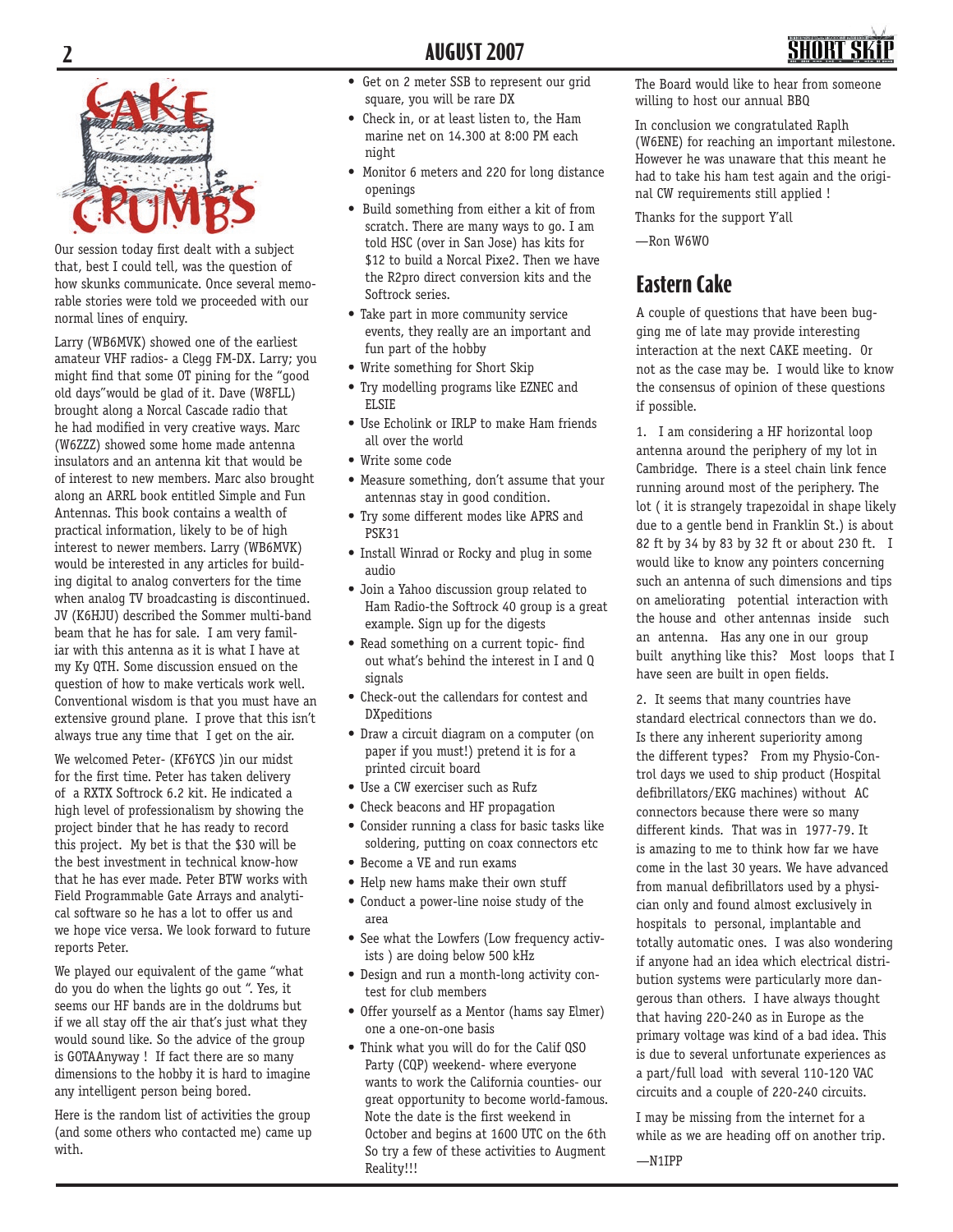# **SHORT SKIT**

#### **Balloon**

Then we headed to towards Patterson, to listen for and DF the Balloon packages, and do the recovery part of the mission. The landing place for the APRS package was accessible, but not easily, being the hills east of Patterson. We parked along side the road, and a team hiked in from two different locations, and we even had a "Bear in the Air" looking. Air Bear, had precise coordinates, but was unable to spot it visually, but gave direction to the ground teams, who had a lot of trouble, also locating it. Eventually Jamie (Professor Cutler of Stanford) retrieved the package, but was surprised to see that it was only the Ham APRS package, which had separated from the other payload and balloon, and had free fallen some thousands of feet.

No sign of the parachute or the Stanford Payload. The hike into and out of the landing spot was non trivial, especially int the 100 degree heat, and I think we that hike in, in the search for the payloads, all learned of the safety/necessity of having plenty of water with us, to keep hydrated. Jamie and his crew approached from the South, found, and retrieved the APRS payload, and we all headed to Mountain Mike's Pizza, for Pizza and debrief. Pouring over the tracking data, the tracker brain trust modeled the balloon trajectory, now modified, knowing a several pound payload separated at considerable height

We were pretty glum, without much hope of locating the Stanford Payload, but Jamie and crew left Mountain Mikes, (late in the evening, with a plan, and got a considerable boost with a data packet with a location for the missing Stanford payload. As Jamie recounts below, they found the second payload, and recovered it. I highly recommend this activity for any hams looking for great Saturday worthwhile adventure.

 I'll try to get some of the Stratofox tracker brain trust to give a meeting presentation.. You may be able to retrieve from the APRS servers archives from yesterday.

Search for: KG6LSA-11

#### **Don't Need Short Skip In Your Mailbox?**

If you're getting Short Skip by postal mail but would rather just read it on the Club's web site, just let me know at ki6aie@k6bj.org and I'll take care of it. If you're on the K6BJ email reflector, you'll get notification when each month's Short Skip has been posted to the Club web site.

#### **AUGUST 2007 3**

#### **Softrock**

I wish to be selected for the free Softrock40 kit and tuition.

Name\_\_\_\_\_\_\_\_\_\_\_\_\_\_\_\_\_\_\_\_\_\_\_\_ Call\_\_\_\_\_\_\_\_\_\_\_ Date most recently licensed\_\_\_\_\_\_\_\_\_\_

I am currently an SCCARC member \_\_\_\_\_\_

I fully intend to renew my SCCARC membership in '08\_\_\_\_\_\_\_

I am currently a member of the ARRL

I have computer with a soundcard or built-in audio.\_\_\_\_\_\_\_\_\_\_\_\_\_\_\_\_\_\_\_\_\_\_\_\_\_\_\_\_\_

The operating system in use is

Having read the builders notes (to be found in the files of the Yahoo Softrock40 group) I know that one way(s) we can use a wooden toothpick is to

\_\_\_\_\_\_\_\_\_\_\_\_\_\_\_\_\_\_\_\_\_\_\_\_\_\_\_\_\_\_\_\_\_\_\_\_\_\_\_\_\_\_\_\_\_\_\_\_\_\_\_\_\_\_\_\_\_\_\_\_\_\_\_\_\_\_\_\_\_\_\_\_\_\_\_\_\_

\_\_\_\_\_\_\_\_\_\_\_\_\_\_\_\_\_\_\_\_\_\_\_\_\_\_\_\_\_\_\_\_\_\_\_\_\_\_\_\_\_\_\_\_\_\_\_\_\_\_\_\_\_\_\_\_\_\_\_\_\_\_\_\_\_\_\_\_\_\_\_\_\_\_\_\_\_

I know the best way to count turns when winding a torroid is to \_\_\_\_\_\_\_\_\_\_\_\_\_\_\_\_

Here are a few (<50) words (Attach) to explain why I am prepared to make the effort involved. ....

In the event that I am not selected I am prepared to purchase a kit for myself \_\_\_\_\_\_\_

My availability will be mainly in the evenings or on weekends ?\_\_\_\_\_\_\_\_\_\_\_\_\_\_\_\_\_

Date of submitting this application

Edit this note and return it to me on or before Sept 10th. We will announce the "winners" during the September Club meeting

I have received some are questions on how to get access to information and to order Sofrock products. Initially these were handled by the AMQRP club but that is no longer the case. The best way to find all the info needed is to sign onto the Yahoo Softrock40 group. Tony parks KB9YIG is the main man. Anyone contemplating buying a kit should consider the RXTX v 6.2 aversion 7.0 is also in the wings

Contact me in the meanwhile if you have any questions

—Ron W6WO

#### **Treasurer's Report**

At the July 25 Board of Directors meeting, Treasurer Kathleen McQuilling, KI6AIE, reported that the SCCARC treasury had \$5,669.50 in cash and bank accounts. At that time all financial obligations had been met.

#### **HRO Discount for Club members**

SCCARC members are eligible for a 5 percent discount at HRO in Sunnyvale on any purchase over \$20 excluding radios. Show them your current membership card once and they will update their database for future discounts.



## **Special Deal: Holiday Luncheon and Membership Renewal**

If you renew your membership when you pay for the December 15 holiday luncheon, you'll get an extra five (count 'em, five) tickets for the holiday luncheon raffle! That's in addition to the one raffle ticket that is included with your \$15 for the luncheon. For most of you, that will mean \$40, preferably paid ahead of time, either at a Club meeting or by mail (SCCARC, P.O. Box 238, Santa Cruz, CA 95061-0238).

--Kathleen, KI6AIE, SCCARC Treasurer